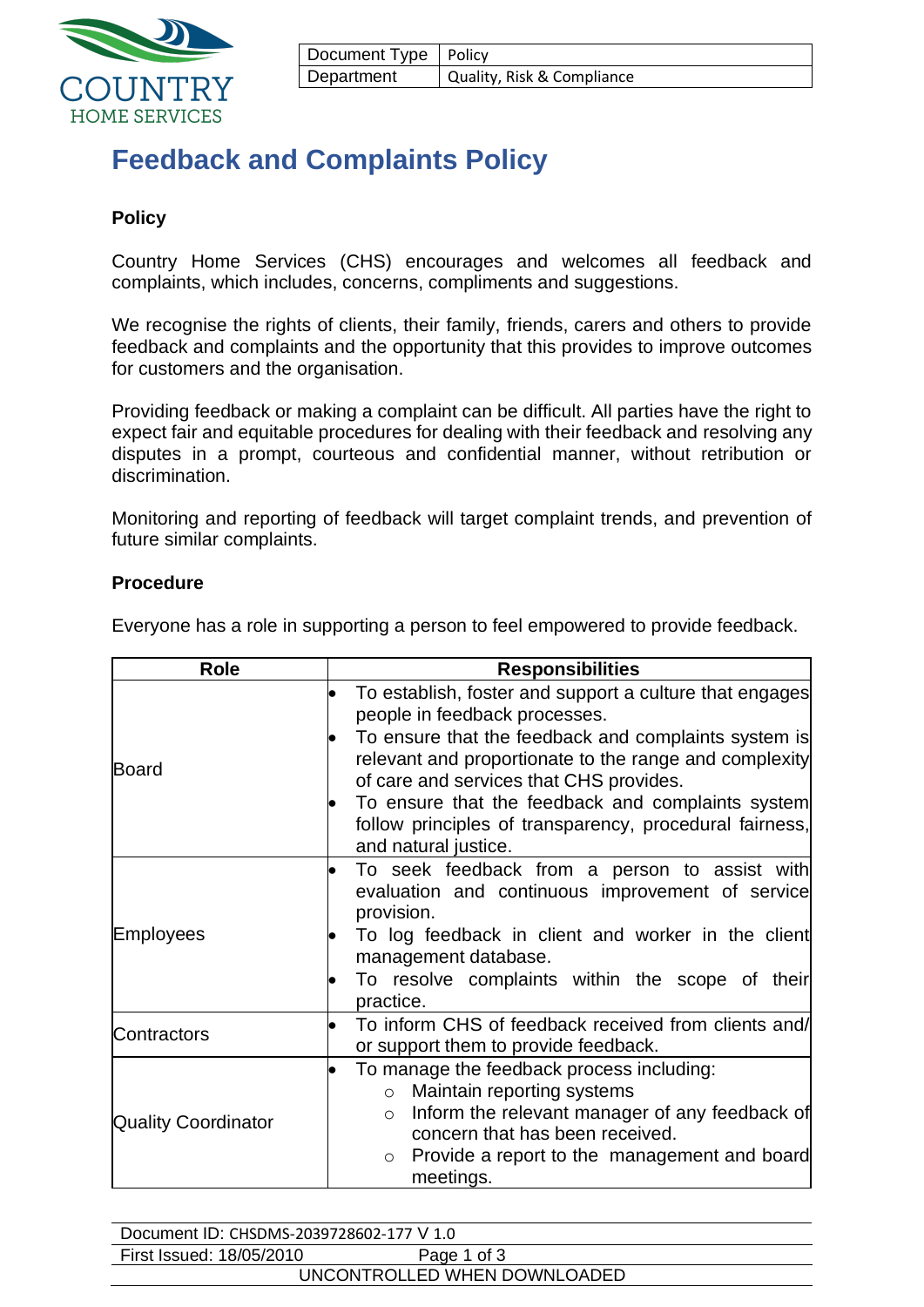

| Document Type   Policy |                            |
|------------------------|----------------------------|
| Department             | Quality, Risk & Compliance |

| <b>Managers</b>             | To determine if further actions related to feedback<br>received is required.                                                                                         |
|-----------------------------|----------------------------------------------------------------------------------------------------------------------------------------------------------------------|
| <b>Management Committee</b> | To develop, review and update key policy documents<br>related to feedback and complaints.<br>To analyse feedback trends to inform ongoing<br>improvement activities. |

Feedback and complaints can be received via:

- Verbal accounts
- Webpage (Country Home Services)
- Feedback Form (Country Home Services)
- Correspondence in the form of email or letter
- Various surveys
- Social media
- Aged Care Quality & Safety Commission

Receipt of feedback and complaints will be acknowledged within an appropriate timeframe.

At intake, a person will be provided with information that supports them to:

- Lodge feedback and/ or a complaint
- Understand how feedback and complaints are managed

At service review, a customer will be provided with the following:

• The opportunity to provide feedback or complaint, verbally, as part of the review process.

## **Receiving positive feedback**

Positive feedback is an indicator of a quality service. All positive feedback related to service delivery will be recorded in the client, worker and/ or employee notes in the client management database. This feedback will form evidence when auditing the quality of services.

## **Handling and Resolving complaints**

Complaints will be resolved using an approach that is transparent, fair and follows the principals of natural justice. CHS employees will refer to the Better Practice Guide for Handling Complaints in Aged Care when handling and resolving a complaint.

It may be that the complaint is related to something going wrong. When something has gone wrong, employees will apply the elements of open disclosure as per the open disclosure framework and guidance. This document provides a step by step process to ensure that when we identify that something has gone wrong that we seek to acknowledge this and learn from our mistakes.

It is the role of the team leader and/ or manager to provide support as required to an employee to manage a complaint.

| Document ID: CHSDMS-2039728602-177 V 1.0 |             |  |  |
|------------------------------------------|-------------|--|--|
| First Issued: 18/05/2010                 | Page 2 of 3 |  |  |
| UNCONTROLLED WHEN DOWNLOADED             |             |  |  |